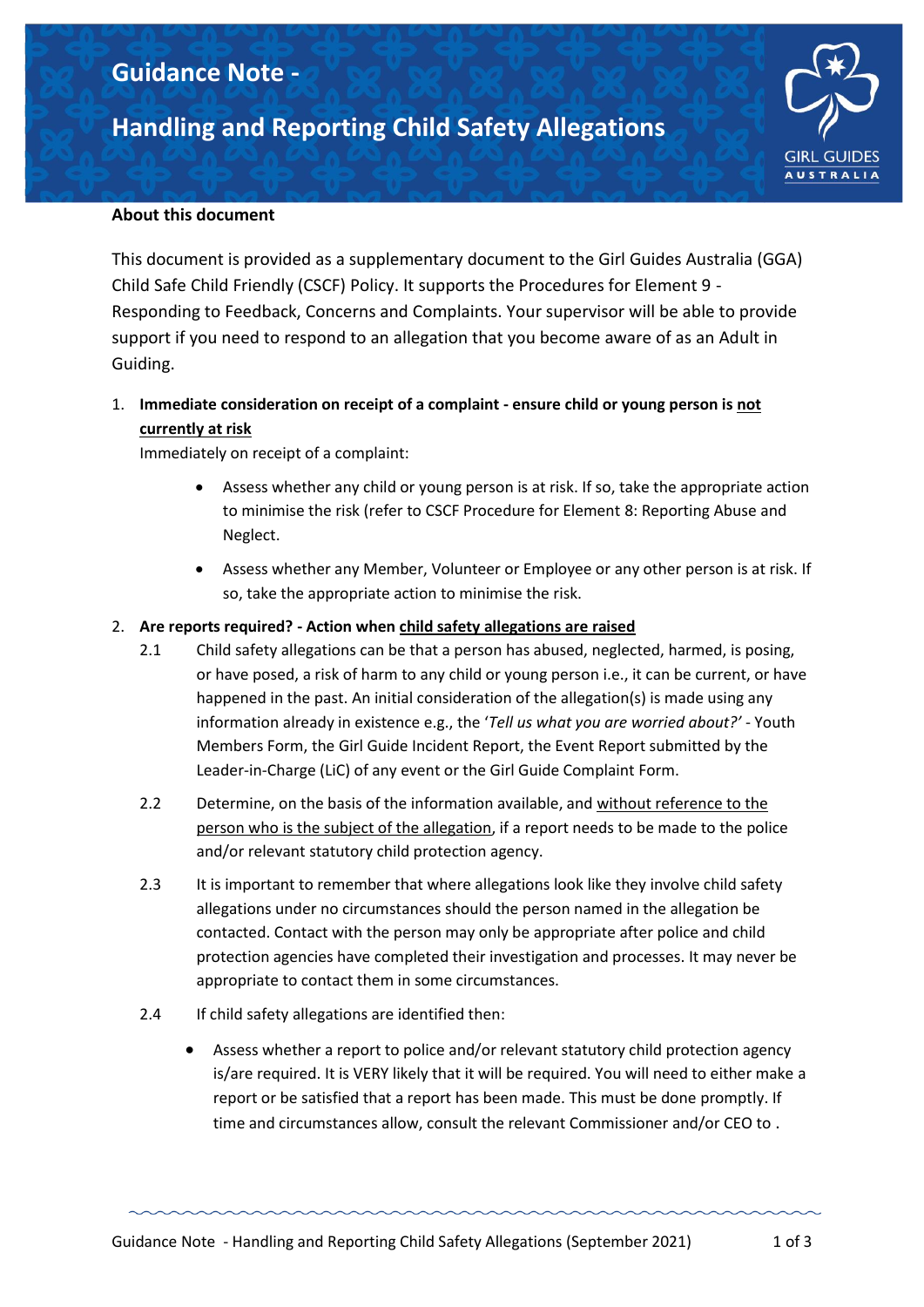confirm whether they are aware of a report having been made and to seek support in. making a report if it has not. See the Guidance Note - [Reporting Abuse and Neglect](https://guidelineforgirlguides/wp-content/uploads/2021/10/Guidance-Note-Reporting-Abuse-and-Neglect-Who-Needs-to-Know.pdf) - Who needs to know?

2.5 If child safety allegations are not raised, refer to the Guidance Note: Process for MUST-REFER Matters and Guidance Note: Process for NON-REFER Matters for next steps.

#### 3. **Reporting to police and/or statutory child protection agency**

3.1 A quick guide can be found a[t Reporting Abuse and Neglect](https://word-edit.officeapps.live.com/we/WordViewer/request.pdf?WOPIsrc=https%3A%2F%2Fwopi%2Edropbox%2Ecom%2Fwopi%2Ffiles%2F%2DAne9oUDhlAAAAAAAAAAAg&&&type=printpdf&rndm=af8cec0d-42a5-48af-abbe-3d8706dcbe50&useNamedAction=1&usid=b14c74ac-adb9-44ac-95ca-c731d549f144&build=16.0.12901.37775&waccluster=PSG1) – Who needs to know?.

### **Always remember that where there is immediate danger to a child or any other person ring 000.**

If there is no immediate danger and steps have been taken to secure the safety of the child in the short term, take the opportunity to discuss with your supervisor or seek other support should you require it. Remember it is GGA policy that even if your supervisor doesn't think you should tell the police and/or relevant statutory child protection agency, the decision and responsibility to do so is yours as the safety of children within Guiding is the responsibility of every Adult Member, Volunteer and Employee. All Adults in Guiding have an obligation to make reports as if they are a Mandated Reporter, even if their state or territory legislation does not designate them as a Mandated Reporter.

#### **Be prepared to report:**

- The '*Tell us what you are worried about?'* Youth Member Form, the Girl Guide Incident Report and the Girl Guide Complaint Form are designed to capture the information the police and /or the relevant statutory child protection agency are likely to ask you. You will need to provide your details, the child's details (as far as you have access) and if possible, the details of other witnesses - do not delay reporting whilst searching for these details. If you have not had a chance to complete the GGA Incident Form from a verbal report made to you by a child, then gather the details as best as you can in the circumstances and complete the GGA Incident Form within 24 hours.
- Reports can be made to the local police station or on the police assistance line on **131444** – this operates in every state and territory in Australia.
- For details of who to report to in each state or territory refer to *Guide Lines:* [Contact](https://guidelinesforgirlguides/cscf/contact-details-for-reporting-under-cscf/)  [Details for Reporting Under CSCF.](https://guidelinesforgirlguides/cscf/contact-details-for-reporting-under-cscf/)
- Provide the police and/or relevant child protection agency with a clear indication of your concerns about the harm or risk of harm to the child ('[Responding to abuse &](https://guidelinesforgilrguides/wp-content/uploads/2021/10/Guidance-Note-Responding-to-Abuse-and-Neglect-How-Will-I-Know.pdf)  neglect – [How will I know?](https://guidelinesforgilrguides/wp-content/uploads/2021/10/Guidance-Note-Responding-to-Abuse-and-Neglect-How-Will-I-Know.pdf)' is a useful resource). The people answering the phone for the statutory child protection agency will have expertise in supporting people in making reports.
- A report to the police and/or relevant child protection agency should be made promptly and, in a timeframe, responsive to the situation – most often this will be as soon as you have formed the view that a child has been or is at risk of harm (abuse and/or neglect).
- If time permits you can seek the support of your supervisor or another senior person